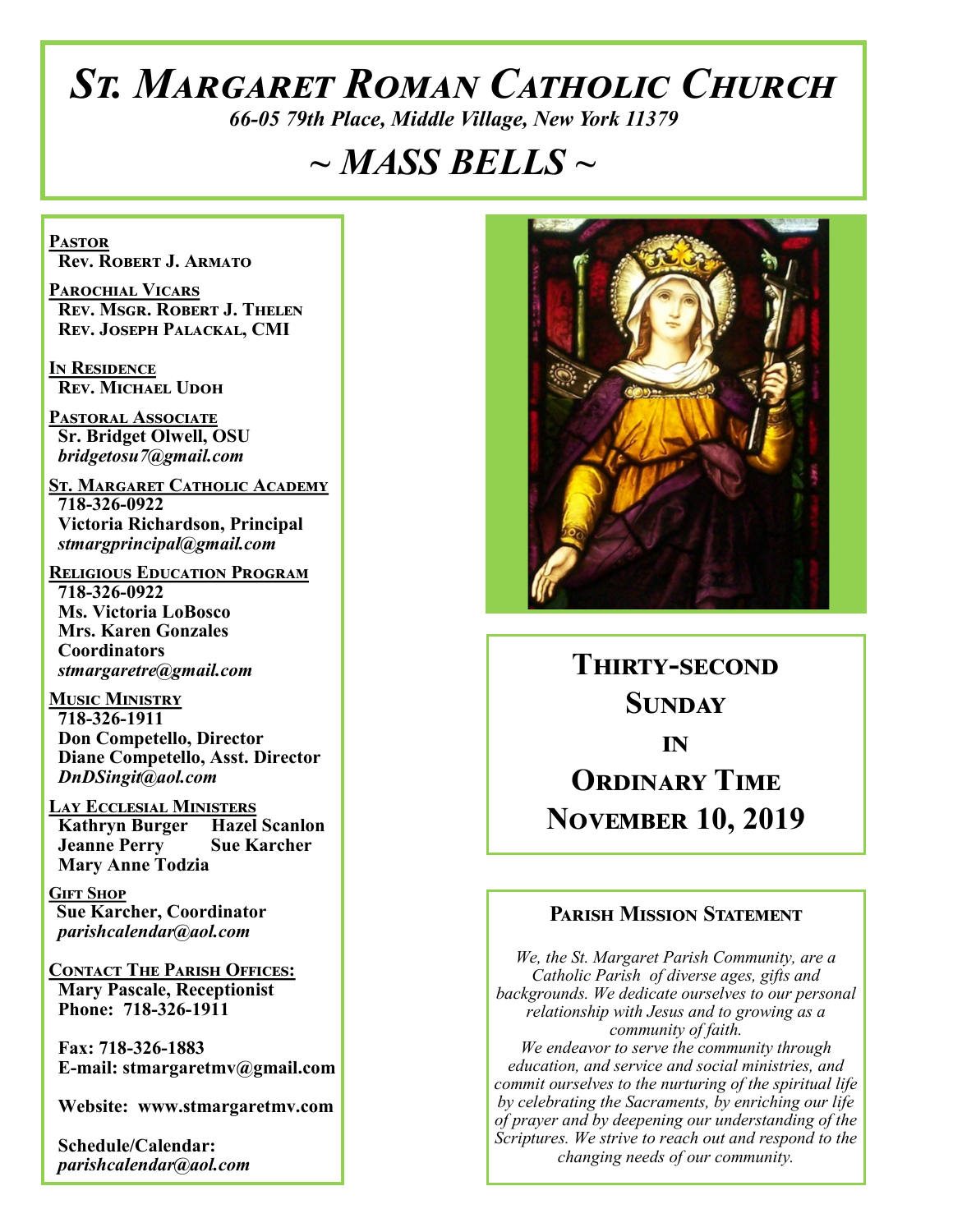# *MASSES FOR THE WEEK*

| SUN.                                           | <b>NOVEMBER 10 - THIRTY-SECOND</b><br><b>SUNDAY IN ORDINARY TIME</b>                                                                                                                                                                                                                                                                               |
|------------------------------------------------|----------------------------------------------------------------------------------------------------------------------------------------------------------------------------------------------------------------------------------------------------------------------------------------------------------------------------------------------------|
| 7:30                                           | Catherine, Michael, Tom &<br>Rosaleen Reilly                                                                                                                                                                                                                                                                                                       |
| 9:00                                           | Antonino Catalano/Angela, Vincenza e<br>Salvatore Vitale/Leonarda Asaro/Maria<br>Chiarenza/Antonieta Caleca/Tommaso,<br>Maria e Carmelo Pistone/Salvatore<br>Fazzolari/                                                                                                                                                                            |
| 10:30<br><b>NOON</b><br>5:00PM                 | People of the Parish<br>Martin & Charlotte Wintergerst<br>All Souls Novena                                                                                                                                                                                                                                                                         |
| MON.<br>9:00                                   | <b>NOVEMBER 11 - ST. MARTIN OF TOURS/</b><br><b>VETERAN'S DAY</b><br>Veterans of the U.S. Military                                                                                                                                                                                                                                                 |
| TUE.<br>7:00<br>9:00                           | <b>NOVEMBER 12 - ST. JOSAPHAT</b><br><b>Ida Lento</b><br>Dorothy Mulholland                                                                                                                                                                                                                                                                        |
| WED.                                           | <b>NOVEMBER 13 - ST. FRANCES XAVIER</b>                                                                                                                                                                                                                                                                                                            |
| 7:00<br>9:00                                   | <b>CABRINI</b><br>Piero Zangrilli<br><b>Charles and Jennie Pirtz</b>                                                                                                                                                                                                                                                                               |
| THU.<br>7:00<br>9:00                           | <b>NOVEMBER 14 - WEEKDAY</b><br>Irene Butrym<br>Maria Falsetta/Rosaria Ragusa                                                                                                                                                                                                                                                                      |
| FRI.<br>7:00<br>9:00                           | <b>NOVEMBER 15 - ST. ALBERT THE GREAT</b><br>Rose Sessa<br>Markus Kotnik                                                                                                                                                                                                                                                                           |
| SAT.                                           | <b>NOVEMBER 16 - STS. MARGARET OF</b><br><b>SCOTLAND &amp; GERTRUDE</b>                                                                                                                                                                                                                                                                            |
| 9:00<br>5:00PM                                 | Collective: Eugene Dreher/Carolina lanuzzo/<br>Rose Forgione                                                                                                                                                                                                                                                                                       |
| SUN.                                           | <b>NOVEMBER 17 - THIRTY-THIRD</b><br><b>SUNDAY IN ORDINARY TIME</b>                                                                                                                                                                                                                                                                                |
| 7:30<br>9:00<br>10:30<br><b>NOON</b><br>5:00PM | Anna Hynes<br>Joseph Russo/Daniele Bussa/Rosaria,<br>Rosario e Nunzio Taormina/Sanfrancesco<br>DiPaola/Alessio Atria/Sanfilippo, Giuseppe,<br>Vincenza, Antonino, Vito, Antonino/<br>Concetta Giampapa/Vincenzo Battaglini/<br>Famiglia Pitassi, Battaglini e Cercone/<br>Margaret M. Forte (BIRTH)<br>People of the Parish<br><b>Fred Basedow</b> |

#### **THE RECTORY WILL BE CLOSED ON MONDAY, NOVEMBER 11 IN OBSERVANCE OF VETERAN'S DAY MASS IS AT 9:00 AM ONLY**

# **PARISH INFORMATION**

**Rectory Office Hours Monday - Friday - 9 am to Noon, and 1 pm to 5pm Tuesday & Wednesday evenings 5-7pm Saturday - by appointment Sunday - closed**

**CONFESSIONS** - Saturday, 4-4:45 pm or by appointment with a priest.

**NOVENA** to Our Lady of the Miraculous Medal Mondays after the 9am Mass.

**THE ROSARY AND DIVINE MERCY**  devotion are prayed every morning in the church at 8:30am.

**BAPTISMS** take place on the 1st and 3rd Sundays of the month. Please call the rectory for an appointment and to register your child.

**WEDDINGS MUST** be scheduled at least six months in advance by appointment with a priest or a deacon. Please call the rectory office. For marriage preparation information visit www.pre-cana.org.

**THE ENGLISH CHOIR** rehearses on Tuesday, at 7 pm in the Church. Tenors and baritones needed!

**IL CORO ITALIANO** prattica ogni Domenica prima della Messa Italiana.

**THE YOUTH CHOIR** rehearses on Monday, from 6-7 pm in the Church. For more info, DnDsingit@aol.com

**BOY SCOUT TROOP #119** meets on Tuesdays from 7:15-9 pm in the Parish Hall. New members are welcome, age 10 1/2 & up. Call Mr. Krzewski, 718-894-4099.

**CUB PACK #119** meets on Mondays from 7-8:30 pm in the Parish Hall. New members welcome, age 6 to 10-1/2. Call Mr. Krzewski, 718-894-4099.

**SENIOR CITIZENS** meet every Wednesday at 12 Noon in the Parish Center.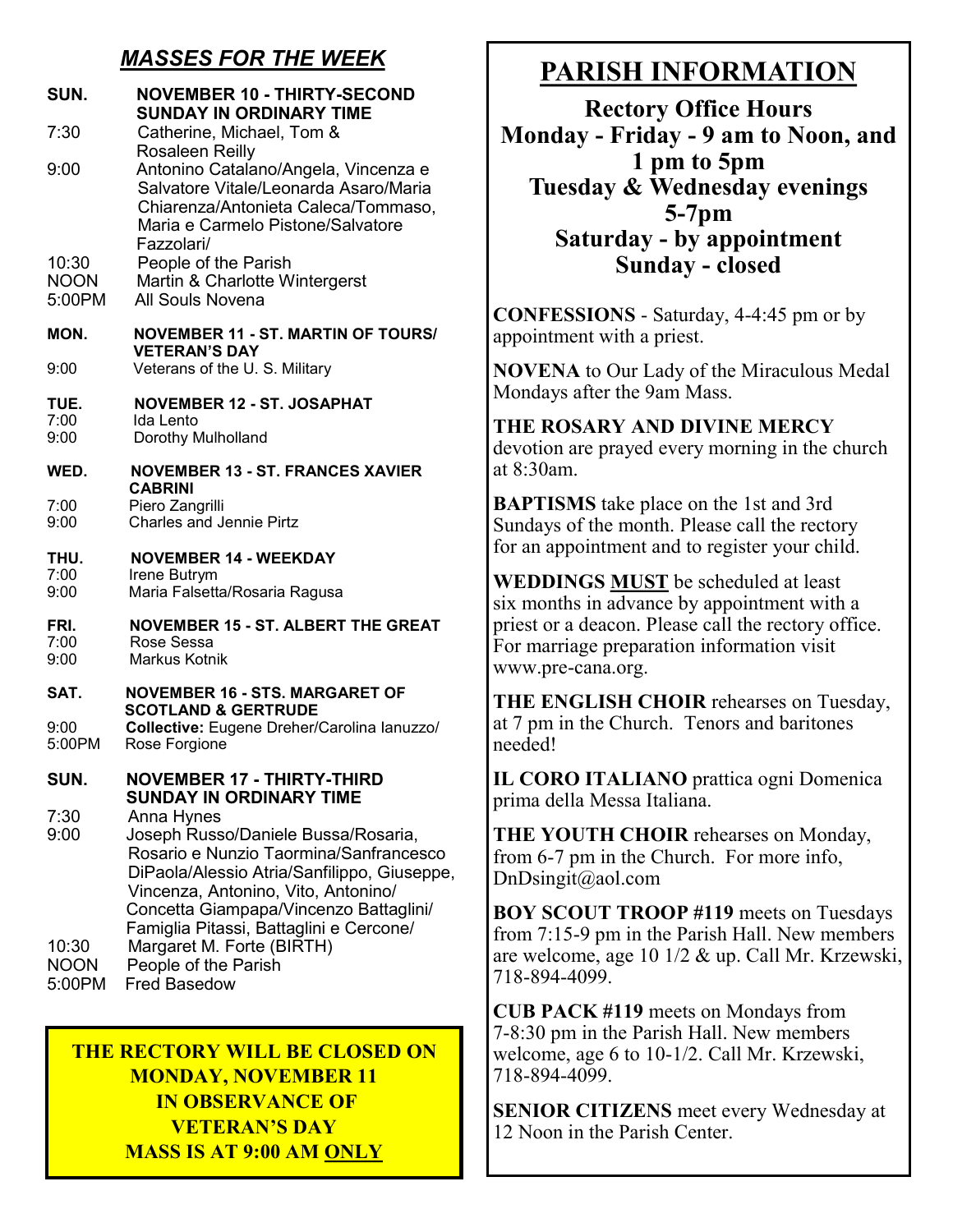# PLEASE PRAY FOR OUR SICK

Karen Guarascio, Connie Faccibene, Linda Frazier, Cari Ann Falk-LoBello, Glen Falk, Ronald Frazier, Robert Sabini, Lee Falk, Scott White, Baby McKinley Kelleher, Sean Harrison, Justin James Quirke, Elizabeth Ott, John Wert, Mary Harrison, John Murphy, Anne McGinnis, Norma Voyer, Vicky Turato, Julio Pelaez, Maritza Gutierrez, Graciela Mora, Cindy Mulore, Salvatore Tuttolomondo, Gloria Mojica, Gloria Pemaj, Anne Gorian, Allen McConville, Joseph Simon, Jack Marchindiondo, The Scaturro Family, Joseph Siano, Louis Pitelli, Marion Caracciola, Vita Mazzola, Giovanni Campo, Edward Stoltzenberg, Louis Pittelli, James Graff, Carol Arevalo, Immaculate Marge D'Elia, Jim O'Friscoll, Mary Rigovich, Matteo Sabini, Bob Biolsi, The Mojica Family, Fr. William Farrugia, Msgr. Leonard Badia, Matthew Zender, Cathie Greulich, Joseph & Mary Augustine,

*The names will remain for 3 months, please call 718-326-1911 and ask for continued prayers.*

## **Prayer Requests**

**Pray for vocations to the Priesthood and Religious Life.** 

**Please pray for our men and women from our Parish serving in the defense of our country: Lt. Col. Thomas Frohnhoefer Sgt. Robert A. Domenici** 



#### *WE RECALL OUR BELOVED DECEASED*

*Especially, Serina Angrisani, Caterina Pellegrino, Joan Gill May they rest in Christ's Peace!*

# **MEMORIALS**

# *WINE & HOST THIS WEEK*

*are offered in memory of Irene Butrym at the request of Daniel & Nancy Parente.* 

# *TABERNACLE LAMP THIS WEEK*

*is lit in memory of Rosalen Becker.*

# *ALTAR CANDLES THIS WEEK*

*are offered in memory of Dorothy Mulholland at the request of Barbara Floria and Verna Varsottini.*

#### **TODAY'S READINGS**

 *Thirty-Second Sunday in Ordinary Time* 

2 Mc 7:1-2, 9-14 Ps 17:1, 5-6, 8, 15 2 Thes 2:16-3:5 Lk 20:27-38 or Lk 20:27, 34-38

# **READINGS FOR THE WEEK**

Monday: Wis 1:1-7 Ps 139:1b-3, 4-6, 7-8, 9-10 Lk 17:1-6

 Tuesday: Wis 2:23-3:9 Ps 34:2-3, 16-17, 18-19 Lk 17:7-10

Wednesday: Wis 6:1-11

Ps 82:3-4, 6-7 Lk 17:11-19

 Thursday: Wis 7:22b-8:1 Ps 119:89, 90, 91, 130, 135, 175 Lk 17:20-25

Friday: Wis 13:1-9

Ps 19:2-3, 4-5ab Lk 17:26-37

Saturday: Wis 18:14-16, 19:6-9 Ps 105:2-3, 36-37, 42-43 Lk 18:1-8

 Sunday: Mal 3:19-20a Ps 98:5-6, 7-8, 9 2 Thes 3:7-12 Lk 21:5-19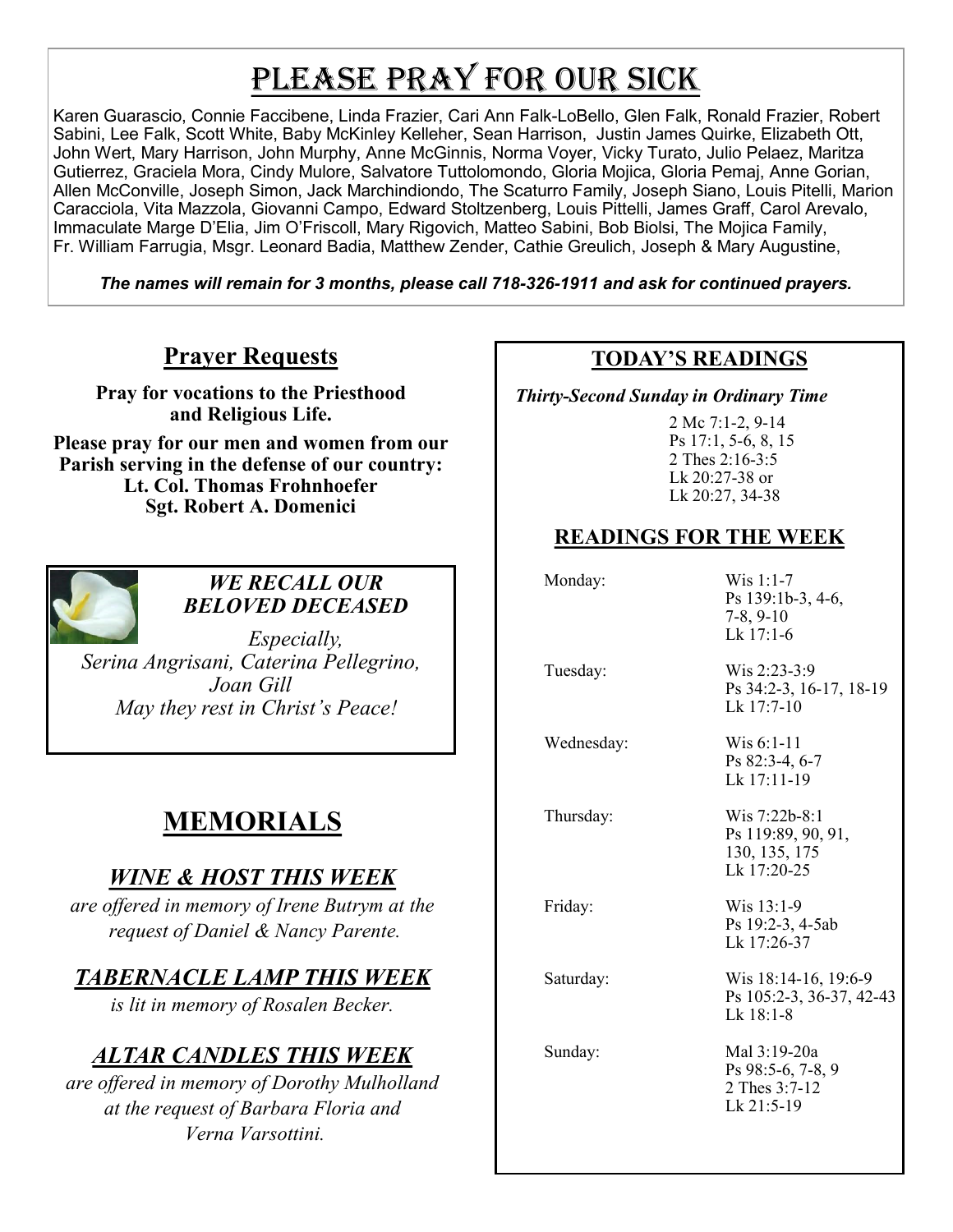

### **MEMORIALIZE A MISSALETTE FOR 2020**

 You can put the name of a loved one on a missalette for one year. There are two types of forms: a white one "In Honor of (living)", and a purple one "In Memory of (deceased)". Each person who uses the missalette is asked to pray one Hail Mary for your intention.

 Forms are in the vestibule and on the radiators in Church. Please fill out the form and return it to the Rectory as soon as possible, or place it in the collection basket in an envelope together with your \$10.00 donation for each commemoration.

## **160TH ANNIVERSARY EVENTS**

 *Save the dates!* Several events are being planned for the celebration of our Parish's 160th anniversary. Among them are *Lessons and Carols* on **Sunday afternoon, Dec. 15,** followed by light refreshments and a raffle drawing, and a *jubilee dinner-dance* benefiting the Parish and the Academy on **Saturday evening, May 16.**

### **PARISH REGISTRATION**

 Very often, people come to the Rectory asking for a certificate or letter attesting to their being active members of our Parish. That's hard for us to do, if there is no record of their being registered.

 All families worshiping here at St. Margaret's are encouraged to register with the Rectory Offices. All you have to do is complete the following information and drop it into the collection basket. We'll take it from there.

| Name:    |    |            |  |
|----------|----|------------|--|
| Address: |    |            |  |
|          |    |            |  |
|          |    |            |  |
|          | ۱– |            |  |
|          |    | $\sqrt{2}$ |  |

#### **INTERFAITH SERVICE**

 There will be an interfaith prayer service at Our Lady of the Angelus, 63-63 98th St., Rego Park, at 4:00pm Sunday, November 24. Light refreshments will follow.

#### **MAGNIFICAT ADVENT COMPANION**

 Not that we're trying to push the seasons, but, as we've done the past few years, copies of the *Magnificat Advent Companion* will be on sale shortly in the church vestibule for just **\$2.00/copy.** Get yours while the supply lasts!

#### **HOMEBOUND MINISTRY**

 Members of the St. Vincent de Paul Society are helping us to extend our Parish ministry to the sick or elderly homebound, so that we can address their needs for the Sacraments, food, and/or social contact.

 Please call Terry **(1-718-326-0188)** to set up a visit by a Society member or a priest.

#### **ANOINTING OF THE SICK**

 Please do not delay in contacting the Rectory in the event that someone needs the Sacrament of Anointing of the Sick because of advanced age or illness.

#### **COMMITMENT**

 Many thanks to the more than 100 families who have made a commitment to increase their weekly contributions to the Parish! Forms still are available in church, if you haven't completed one yet. *Your*  Parish is counting on you. Collections already are up slightly from last year.

 As always, thanks for your sacrifice and generosity!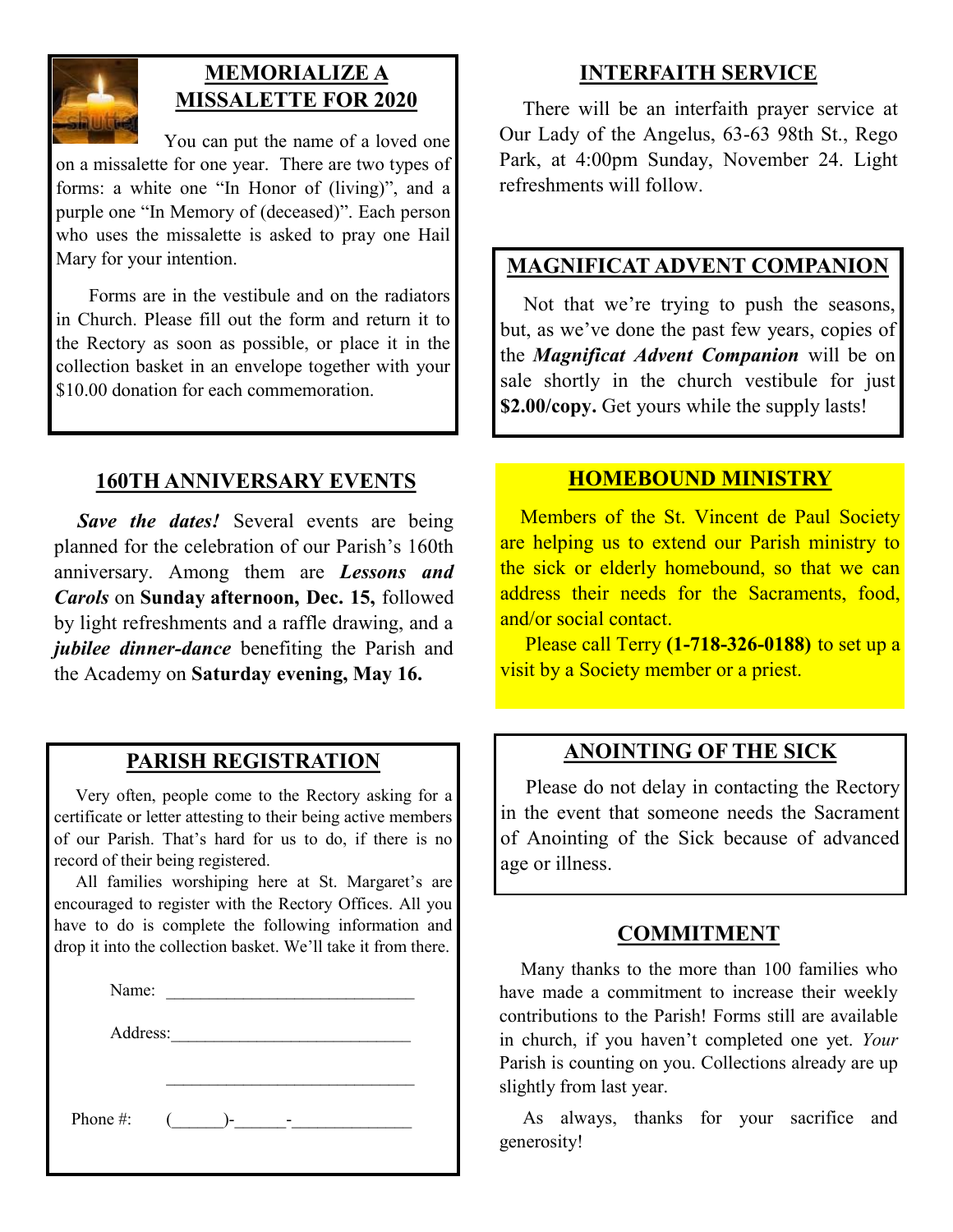# **St. Margaret Gift Shop**

Wednesdays, 12:00 - 4:00pm Saturdays, 4:00 - 5:00pm Sundays, 9:00am - 1:00pm

We have a selection of religious goods: Rosaries - Medals - Gifts Crucifixes - Statues - Bibles other books **AND MORE!**

If we don't have it, we'll try to get it for you. The Gift Shop is located in the rectory. Please use the red side door in the parking lot. If the door is closed, please knock.

Contact us: **parishcalendar@aol.com**

# **E-GIVING IS HERE!**

 Have you signed up yet with *Faith Direct* or another e-giving service? It benefits both you and our Parish. Enrollment is friendly, safe, and troublefree AND you can change your intended giving anytime that you wish.

 Please visit our Parish website, **stmargaretmv.com,** and click DONATE, or contact the Rectory, **718-326-1911** for more information.

# **ANNUAL CATHOLIC APPEAL**

 We've done it!!! We're now at **\$67,202, 102.0%** of our *Annual Catholic Appeal goal of*  **\$65,897**, thanks to the **181** families who have pledged so far.

 **\$66,070** has been paid in already. If you've been hesitating until now, this is a good time to consider giving to this year's *Appeal,* as your donation will come to the Parish. *Every dollar over goal that is received by 12/31/19 will come back to the Parish.* Envelopes are still available in church. *Send your donation directly to the Appeals office.*

# **Monthly Memorial Mass**

 A **bi-lingual (English and Italian) memorial Mass with music** is celebrated each month for the repose of the souls of those who were buried from our church during the preceding month.

 While we no longer celebrate private memorial Masses, families who wish to have an annual or "month's mind" Mass offered for a loved one can join in this monthly celebration. Please contact the Rectory at 718-326-1911 to make the arrangements.

 **The next memorial Mass will be celebrated at 11:45 am Saturday, December 14.** 



# **THE ST. VINCENT FOOD PANTRY**

is located in the Convent 66-25 79th Place

#### **The Pantry is open every WEDNESDAY AND SATURDAY from 10:00 am to 12:00 Noon.**

*The Holidays are coming! Please donate coffee, tea, apple juice or cider, stuffing mix, canned yams, instant mashed potatoes, gravy, cranberry sauce and cooking oil. For more info. call Terry, 718-326-0188*

*As always, thank you for your generosity!*

## **SAVE THE DATE . . .**



 This year our **Lessons & Carols** will be dedicated to the deceased members

of the adult choir, *Anne Abbruzzese, Tom Brucato, Augie DeSimone, Joe DiChiaro, Joe and Georgette Hauck, Rose LaVaglia, Dorothy Murawski and Joe VanSchaick,* who served for many years.

 Lessons & Carols will be a combination of our adult choirs and our "Cherub" (youth) choir and their parents!

 Please join us for a prayerful and spiritual afternoon. Mark the date, December 15 at 3:00pm in the Church.